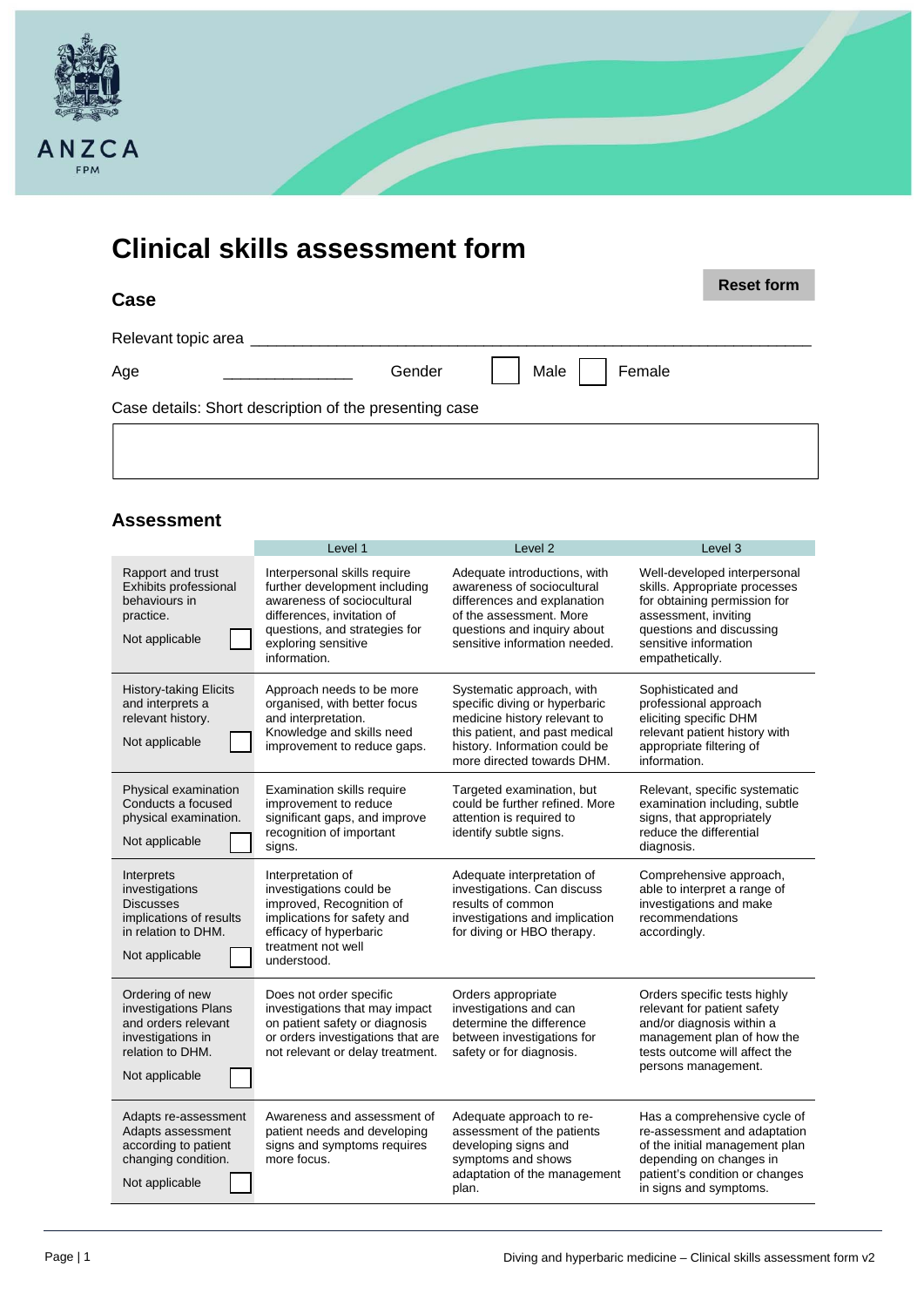

|                                                                                                                                                                                                                                                                                                                                                                                                                                                                                                                                     | Level 3                                                                                                                        |
|-------------------------------------------------------------------------------------------------------------------------------------------------------------------------------------------------------------------------------------------------------------------------------------------------------------------------------------------------------------------------------------------------------------------------------------------------------------------------------------------------------------------------------------|--------------------------------------------------------------------------------------------------------------------------------|
| Limited exploration of the<br>Reasonable identification of the<br>Explores patient's<br>patient's issues. Educational<br>issues Identifies and<br>patient's issues, including<br>beliefs, goals and expectations.<br>opportunities for the patient<br>explores patient's<br>must be identified and<br>Ongoing patient education,<br>issues, concerns,<br>referrals to other services and<br>appropriate ongoing referrals<br>beliefs, goals,<br>follow- up could be better<br>expectations.<br>made.<br>targeted.<br>Not applicable | Comprehensive exploration of<br>the patient's issues, including<br>appropriate education, relevant<br>referrals and follow-up. |

# **Feedback**

| What aspects of this assessment<br>were performed well? |  |
|---------------------------------------------------------|--|
| Areas upon which to concentrate<br>further development  |  |

### **Overall rating**

Please tick appropriate boxes.

| Trainee would benefit from observing supervisor completing clinical assessment with similar |  |
|---------------------------------------------------------------------------------------------|--|
| cases (clear majority level 1).                                                             |  |

Trainee skills need further development, direct supervision and feedback is required (majority level 1, some in level 2).

Trainee can manage similar cases and consult with supervisor as required (majority level 2).

 $\Box$  Trainee can manage similar cases and may benefit from talking through more advanced aspects of a case from time to time (majority level 2, some in level 3).

Trainee can independently manage similar cases and could assist junior colleagues (clear  $\Box$ majority level 3).

**Comments** 

 $\mathcal{L}_{\mathcal{A}}$ 

| Trainee name                                                                                                         |                                                    |
|----------------------------------------------------------------------------------------------------------------------|----------------------------------------------------|
| Signature                                                                                                            | Date                                               |
| <u> 1980 - Johann John Stone, mars eta bat eta bat eta bat eta bat eta bat ez arteko harta bat eta bat ez arteko</u> | <u> 1986 - Jan Samuel Barbara, margaret e</u>      |
|                                                                                                                      |                                                    |
| Signature                                                                                                            | Date                                               |
| <u> 1980 - Johann John Stein, marwolaeth a breisinn a breisinn a breisinn a breisinn a breisinn a breisinn a bre</u> | <u> 1980 - Andrea Andrew Maria (h. 1980).</u>      |
|                                                                                                                      |                                                    |
| Signature                                                                                                            | Date                                               |
|                                                                                                                      | <u> 1989 - John Stein, Amerikaansk politiker (</u> |